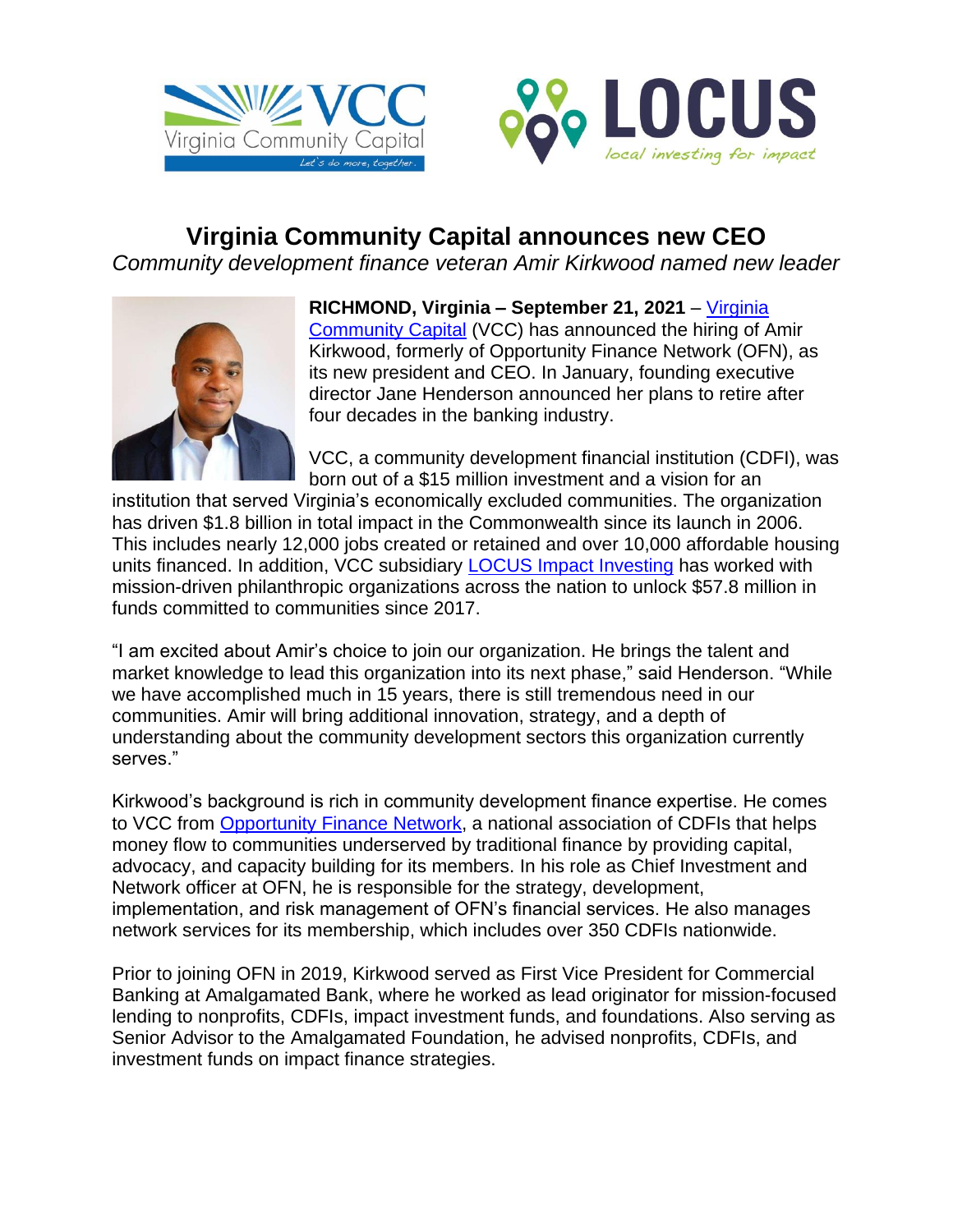



"I am excited to join the team at VCC and lead the organization into its next phase of growth. VCC provides a set of financial and advisory services unique to community development," said Kirkwood. "The capacity to provide both innovative financing and place-based investment services demonstrates Jane's original vision and the organization's potential. After 20 years in community and economic development, I can attest to the importance of VCC's multi-disciplinary approach to bringing deep impact and growth to communities."

VCC's spirit of innovation will thrive and grow under Kirkwood's leadership. In recent years, the organization has continued to develop innovative solutions to support the ambitions of economically excluded communities in Virginia and beyond. In 2019, VCC and LOCUS Impact Investing launched the national [Community Investment Guarantee](https://www.guaranteepool.org/)  [Pool \(CIGP\),](https://www.guaranteepool.org/) a first-of-its-kind financing tool designed by the Kresge Foundation that provides a central depository of philanthropic guarantees. CIGP has provided over \$16 million in guarantees to intermediaries focused on small business, affordable housing, and climate sectors to date.

VCC also recently launched the **Economic Equity Fund**, a statewide \$10 million loan fund that provides low-cost financing and free technical assistance for small, minorityand/or women-owned businesses that were disproportionately affected by the economic impact of the pandemic.

Kirkwood and VCC look forward to reimagining the future of community development finance alongside likeminded partners. The organization will use lessons learned from responding and rebuilding during a tumultuous period in the nation's history to support a more equitable and inclusive economy. The coronavirus pandemic and nationwide reckoning around social and racial inequities have impacted every corner of Virginia and beyond, with that impact hitting the most disinvested communities the hardest. The contributions and aspirations of individuals and families in those communities will continue to be VCC's focus as it expands and evolves its products and services.

Kirkwood will officially join VCC on November 1, 2021, and he will operate out of his office in northern Virginia. Henderson will aid in Kirkwood's onboarding and provide assistance where needed to ensure a smooth leadership transition.

*Media inquiries: Please contact Valerie Lee, Corporate Marketing Director, at [vlee@vccva.org.](mailto:vlee@vccva.org)*